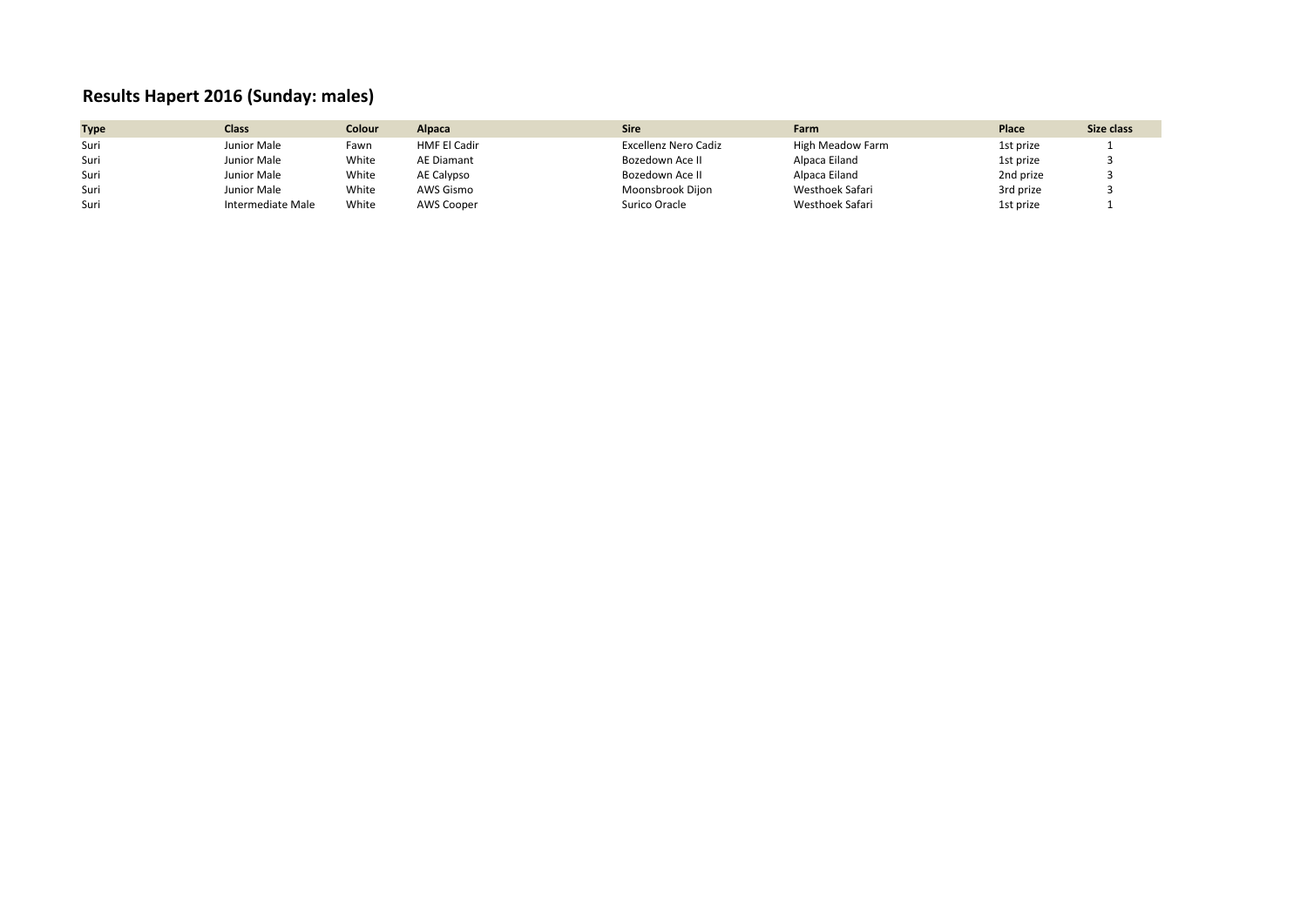| <b>Type</b> | <b>Class</b>             | Colour | Alpaca                         | <b>Sire</b>                  | Farm                           | Place     | Size class              |
|-------------|--------------------------|--------|--------------------------------|------------------------------|--------------------------------|-----------|-------------------------|
| Huacaya     | Junior Male              | Grey   | <b>AKW Santiago</b>            | <b>CME Hades</b>             | Alpaca Krimpenerwaard          | 1st prize | $\overline{2}$          |
| Huacaya     | <b>Intermediate Male</b> | Grey   | <b>Colour Line Harley</b>      | Inca Grey Flyte              | <b>Colour Line Alpacas</b>     | 2nd prize | $\overline{2}$          |
| Huacaya     | Intermediate Male        | Grey   | OL Prince                      | Viracocha Prophecy           | Rzadkiewa Alpaca               | 3rd prize | $\overline{2}$          |
| Huacaya     | <b>Adult Male</b>        | Grey   | AA Alpacino                    | <b>CME Hades</b>             | Alpacas Alblasserwaard         | 1st prize | $\overline{2}$          |
| Huacaya     | <b>Adult Male</b>        | Grey   | <b>Flanders Wolf</b>           | Greenvale Arturo             | Alpaca Weelde                  | 2nd prize | $\overline{2}$          |
|             |                          |        |                                |                              |                                |           |                         |
| <b>Type</b> | <b>Class</b>             | Colour | Alpaca                         | <b>Sire</b>                  | Farm                           | Place     | <b>Size class</b>       |
| Huacaya     | Junior Male              | Black  | <b>Tienda Molino Illusion</b>  | Inca Excalibur               | Alpacafarm Tienda Molino       | 1st prize | 5                       |
| Huacaya     | Junior Male              | Black  | Tienda Molino Ice Ball         | Inca Excalibur               | Alpacafarm Tienda Molino       | 2nd prize | 5                       |
| Huacaya     | Junior Male              | Black  | ABR Desperado                  | <b>Flanders Prophet</b>      | Alpacabrammelo                 | 3rd prize | 5                       |
| Huacaya     | Junior Male              | Black  | <b>AHN Paint it Black</b>      | Pejo Jacomo                  | Alpaca Hacienda Holland        | 4th prize | 5                       |
| Huacaya     | Junior Male              | Black  | <b>AHN Black Jack</b>          | Pejo Jacomo                  | Alpaca Hacienda Holland        | 5th prize | 5                       |
| Huacaya     | Intermediate Male        | Black  | Tienda Molino Hurricane        | Inca Flagship                | Alpacafarm Tienda Molino       | 1st prize | 3                       |
| Huacaya     | Intermediate Male        | Black  | <b>Tumulus Midnight Merlin</b> | Popham Thunder               | Alpaca Tumulus                 | 2nd prize | 3                       |
| Huacaya     | <b>Adult Male</b>        | Black  | UBR Ringwood Buddha            | <b>Bonnac Achilles</b>       | <b>Ringwood Alpacas</b>        | 1st prize |                         |
| Huacaya     | <b>Adult Male</b>        | Black  | Quality Line Go Again          | Inca Excalibur               | <b>Quality Line Alpacas</b>    | 2nd prize |                         |
| Huacaya     | <b>Adult Male</b>        | Black  | <b>AHN Murphey</b>             | Pejo Jacomo                  | Alpaca Hacienda Holland        | 3rd prize | $\overline{4}$          |
|             |                          |        |                                |                              |                                |           |                         |
| <b>Type</b> | <b>Class</b>             | Colour | <b>Alpaca</b>                  | <b>Sire</b>                  | Farm                           | Place     | Size class              |
| Huacaya     | Junior Male              | Brown  | AKW Rocha                      | <b>CME Hades</b>             | Alpaca Krimpenerwaard          | 1st prize | 6                       |
| Huacaya     | Junior Male              | Brown  | <b>FAL Peruvian Phoenix</b>    | <b>FAL Peruvian Apollo</b>   | Farm Alpaca Ligthart           | 2nd prize | 6                       |
| Huacaya     | Junior Male              | Brown  | <b>HMF Egas</b>                | <b>CME Socrates</b>          | High Meadow Farm               | 3rd prize | 6                       |
| Huacaya     | Junior Male              | Brown  | <b>ABR Roderigo</b>            | <b>Flanders Prophet</b>      | Alpacabrammelo                 | 4th prize | 6                       |
| Huacaya     | Intermediate Male        | Brown  | <b>AHK Cadance</b>             | Waratah Flats Earl Grey      | Alpacahoeve Klinkenberg        | 1st prize | 3                       |
| Huacaya     | Intermediate Male        | Brown  | Ringwood Phoenix               | Viracocha Prophecy           | <b>Ringwood Alpacas</b>        | 2nd prize | 3                       |
| Huacaya     | Intermediate Male        | Brown  | VekoFarm Spirit ET             | Aquaviva Claudius            | Alpaca VekoFarm                | 3rd prize | 3                       |
| Huacaya     | <b>Adult Male</b>        | Brown  | <b>AWB Peruvian Taco</b>       | <b>AEC Peruvian Mister X</b> | Alpaca-World-Brielle           | 1st prize | $\mathbf{1}$            |
|             |                          |        |                                |                              |                                |           |                         |
| <b>Type</b> | <b>Class</b>             | Colour | <b>Alpaca</b>                  | <b>Sire</b>                  | Farm                           | Place     | Size class              |
| Huacaya     | Junior Male              | Fawn   | VekoFarm Lucas                 | VekoFarm Jandi               | Alpaca VekoFarm                | 1st prize | 8                       |
| Huacaya     | Junior Male              | Fawn   | <b>AWS Hades</b>               | Aquaviva Claudius            | Westhoek Safari                | 2nd prize | 8                       |
| Huacaya     | Junior Male              | Fawn   | Bellatorem Aslan               | Inca Elliott                 | Bellatorem                     | 3rd prize | 8                       |
| Huacaya     | Junior Male              | Fawn   | Maguis Edouard                 | <b>CME Prometheus</b>        | Alpagas du Maquis              | 4th prize | 8                       |
| Huacaya     | Junior Male              | Fawn   | RF Kai                         | <b>CME Lysander ET</b>       | Alpacas of the River Forelands | 5th prize | 8                       |
| Huacaya     | <b>Intermediate Male</b> | Fawn   | OL Dynamite                    | Waratah Flats Earl Grey      | Alpaca-Osli                    | 1st prize | 8                       |
| Huacaya     | Intermediate Male        | Fawn   | AO Kyle                        | Waratah Flats Earl Grey      | Overveld                       | 2nd prize | 8                       |
| Huacaya     | Intermediate Male        | Fawn   | <b>AKW Lorenzo</b>             | <b>CME Lysander ET</b>       | Alpaca Krimpenerwaard          | 3rd prize | 8                       |
| Huacaya     | <b>Intermediate Male</b> | Fawn   | <b>AHN Nimm</b>                | Pejo Jacomo                  | Alpaca Hacienda Holland        | 4th prize | 8                       |
| Huacaya     | Intermediate Male        | Fawn   | <b>VB Devin</b>                | Waratah Flats Earl Grey      | Alpacafarm Vorstenbosch        | 5th prize | 8                       |
| Huacaya     | Intermediate Male        | Fawn   | <b>AGD Giuliano</b>            | ATD Beau Killarney's Lad     | Alpaca Garden van Dorsserhof   | 6th prize | 8                       |
| Huacaya     | <b>Adult Male</b>        | Fawn   | <b>Flanders Cassius</b>        | Aquaviva Claudius            | Alpaca Flanders                | 1st prize | 8                       |
| Huacaya     | <b>Adult Male</b>        | Fawn   | <b>FL Olympus</b>              | EP Cambridge Terminator      | Alpacafarm Liempde             | 2nd prize | 8                       |
| Huacaya     | <b>Adult Male</b>        | Fawn   | Mandel Raphaël                 | Aquaviva Claudius            | <b>Mandel Alpacas</b>          | 3rd prize | $\mathsf{\overline{8}}$ |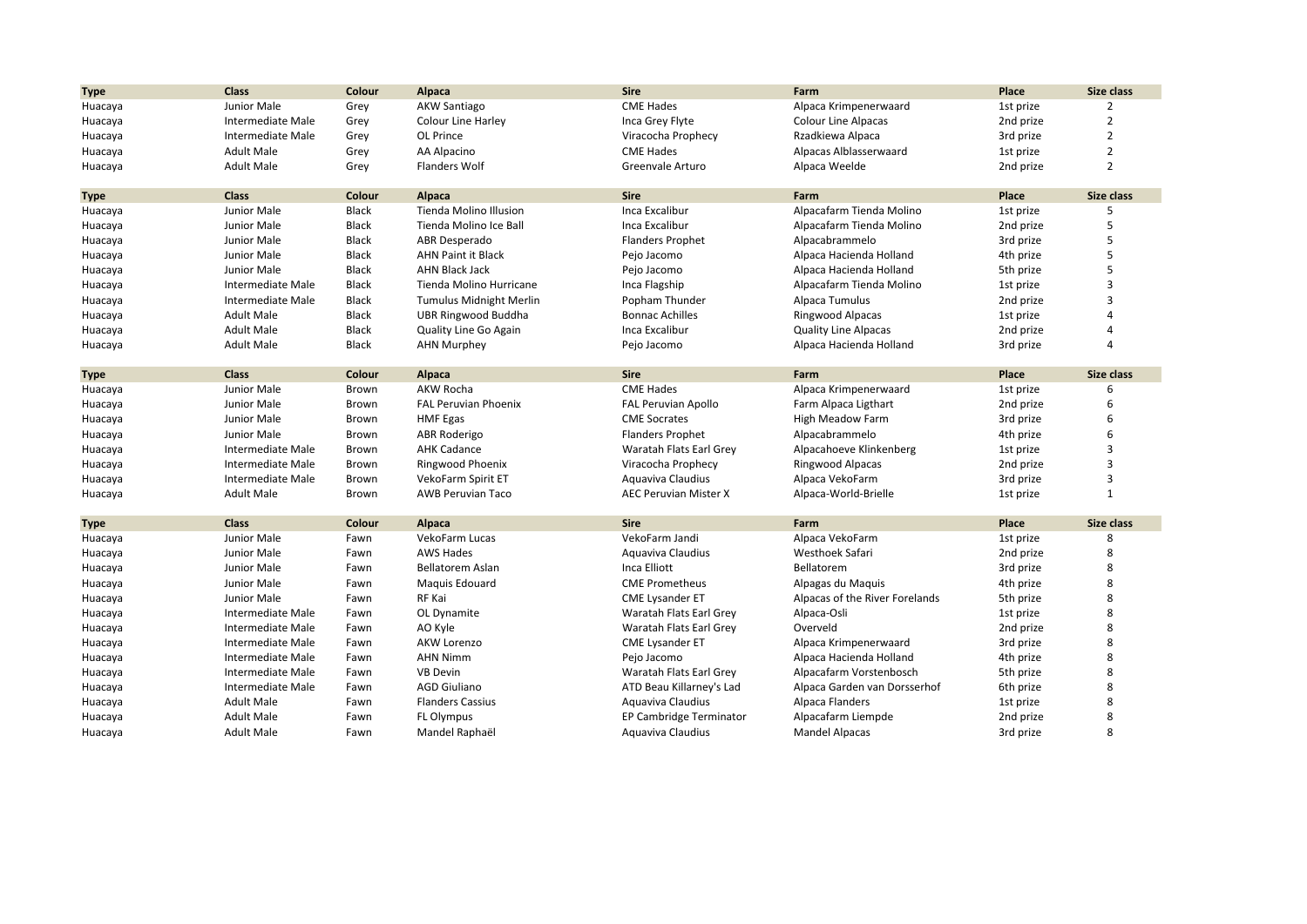| <b>Type</b> | <b>Class</b>      | Colour | Alpaca                       | <b>Sire</b>                   | Farm                           | Place     | Size class |
|-------------|-------------------|--------|------------------------------|-------------------------------|--------------------------------|-----------|------------|
| Huacaya     | Junior Male       | Beige  | <b>AOL Sir Galahad</b>       | <b>CME Lysander ET</b>        | Alpacas of the Lowlands        | 1st prize | 8          |
| Huacaya     | Junior Male       | Beige  | <b>AWB Peruvian Fabio</b>    | AEC Peruvian Lorenzo          | Alpaca-World-Brielle           | 2nd prize | 8          |
| Huacaya     | Junior Male       | Beige  | Flanders Pharao ET           | Viracocha Prophecy            | Alpaca Flanders                | 3rd prize | 8          |
| Huacaya     | Junior Male       | Beige  | AOL GrabaGrape               | <b>CME Lysander ET</b>        | Alpacas of the Lowlands        | 4th prize | 8          |
| Huacaya     | Junior Male       | Beige  | <b>AEC Rhandy</b>            | <b>AEC Rizado</b>             | Alpaca El Charco               | 5th prize | 8          |
| Huacaya     | Junior Male       | Beige  | Mandel Eugene                | Aquaviva Claudius             | <b>Mandel Alpacas</b>          | 6th prize | 8          |
| Huacaya     | Intermediate Male | Beige  | <b>Flanders Juventus</b>     | Silverstream Julio            | Alpaca Flanders                | 1st prize |            |
| Huacaya     | Intermediate Male | Beige  | OL Del Piero                 | Waratah Flats Earl Grey       | Alpaca-Osli                    | 2nd prize |            |
| Huacaya     | Intermediate Male | Beige  | AP Peruvian Diego            | AH Peruvian Casanova          | Alpaca Paradijs                | 3rd prize |            |
| Huacaya     | Intermediate Male | Beige  | <b>Braamhof Harvey</b>       | Waratah Flats Earl Grey       | Braamhof-Alpaca's              | 4th prize | Δ          |
| Huacaya     | <b>Adult Male</b> | Beige  | CD Tiësto                    | Brabant Kashmir               | Alpacafarm Carpe Diem          | 1st prize | 1          |
| <b>Type</b> | <b>Class</b>      | Colour | Alpaca                       | <b>Sire</b>                   | Farm                           | Place     | Size class |
| Huacaya     | Junior Male A     | White  | <b>AEC Peruvian Tordo</b>    | <b>Wessex Thrush</b>          | Alpaca El Charco               | 1st prize | 12         |
| Huacaya     | Junior Male A     | White  | <b>AWE Romero</b>            | <b>Brabant Kashmir</b>        | Alpaca Weelde                  | 2nd prize | 12         |
| Huacaya     | Junior Male A     | White  | Top-Line Invasion            | EP Cambridge Savabeal         | Top-Line-Alpacas               | 3rd prize | 12         |
| Huacaya     | Junior Male A     | White  | <b>ABR Navigator</b>         | NZ Southern Fleet Foot        | Alpacabrammelo                 | 4th prize | 12         |
| Huacaya     | Junior Male A     | White  | <b>ABR Dakota</b>            | Gilt Edge Avenger             | Alpacabrammelo                 | 5th prize | 12         |
| Huacaya     | Junior Male A     | White  | AM Birdo                     | Flanders Ice                  | Alpaca Mountain                | 6th prize | 12         |
| Huacaya     | Junior Male B     | White  | CD Corona                    | <b>Brabant Kashmir</b>        | Alpacafarm Carpe Diem          | 1st prize | 12         |
| Huacaya     | Junior Male B     | White  | <b>AHN Geronimo</b>          | VekoFarm Jandi                | Alpaca Hacienda Holland        | 2nd prize | 12         |
| Huacaya     | Junior Male B     | White  | AM Rock                      | Flanders Ice                  | Alpaca Mountain                | 3rd prize | 12         |
| Huacaya     | Junior Male B     | White  | CD Othello                   | Gilt Edge Avenger             | Alpacafarm Carpe Diem          | 4th prize | 12         |
| Huacaya     | Junior Male B     | White  | OL Eyecatcher                | Waratah Flats Earl Grey       | Alpaca-Osli                    | 5th prize | 12         |
| Huacaya     | Junior Male B     | White  | CD Dynamo                    | <b>Futura Humdinger</b>       | Alpacafarm Carpe Diem          | 6th prize | 12         |
| Huacaya     | Intermediate Male | White  | Ringwood Prince              | Silverstream Ghost            | Ringwood Alpacas               | 1st prize | 15         |
| Huacaya     | Intermediate Male | White  | <b>Flanders Salvador ET</b>  | Sandjo Shalimar               | Alpaca Flanders                | 2nd prize | 15         |
| Huacaya     | Intermediate Male | White  | Ringwood Phantom             | Silverstream Ghost            | Alpaca Spoordonk               | 3rd prize | 15         |
| Huacaya     | Intermediate Male | White  | <b>FAL Peruvian Poseidon</b> | AH Peruvian Vengador          | Farm Alpaca Ligthart           | 4th prize | 15         |
| Huacaya     | Intermediate Male | White  | FAL Peruvian White Elegance  | AH Peruvian Christiano        | Farm Alpaca Ligthart           | 5th prize | 15         |
| Huacaya     | Intermediate Male | White  | Rzadkiewa Hurricane          | <b>UBR Wessex Hannibal</b>    | Rzadkiewa Alpaca               | 6th prize | 15         |
| Huacaya     | <b>Adult Male</b> | White  | <b>Quality Line Ghost</b>    | Silverstream Forerunner       | <b>Quality Line Alpacas</b>    | 1st prize | 5          |
| Huacaya     | <b>Adult Male</b> | White  | <b>Flanders Nero</b>         | Aquaviva Claudius             | Alpacafarm Vorstenbosch        | 2nd prize | 5          |
| Huacaya     | <b>Adult Male</b> | White  | AOL Epple                    | <b>CME Lysander ET</b>        | Alpaca Farm 't Steeke          | 3rd prize | 5          |
| Huacaya     | <b>Adult Male</b> | White  | <b>CME Dynamite</b>          | <b>LMFI Peruvian Dynamics</b> | Alpagas du Maquis              | 4th prize | 5          |
| Huacaya     | <b>Adult Male</b> | White  | AOL ELO Mr. Blue Sky         | Mile End Leon                 | Alpacas of the River Forelands | 5th prize | 5          |